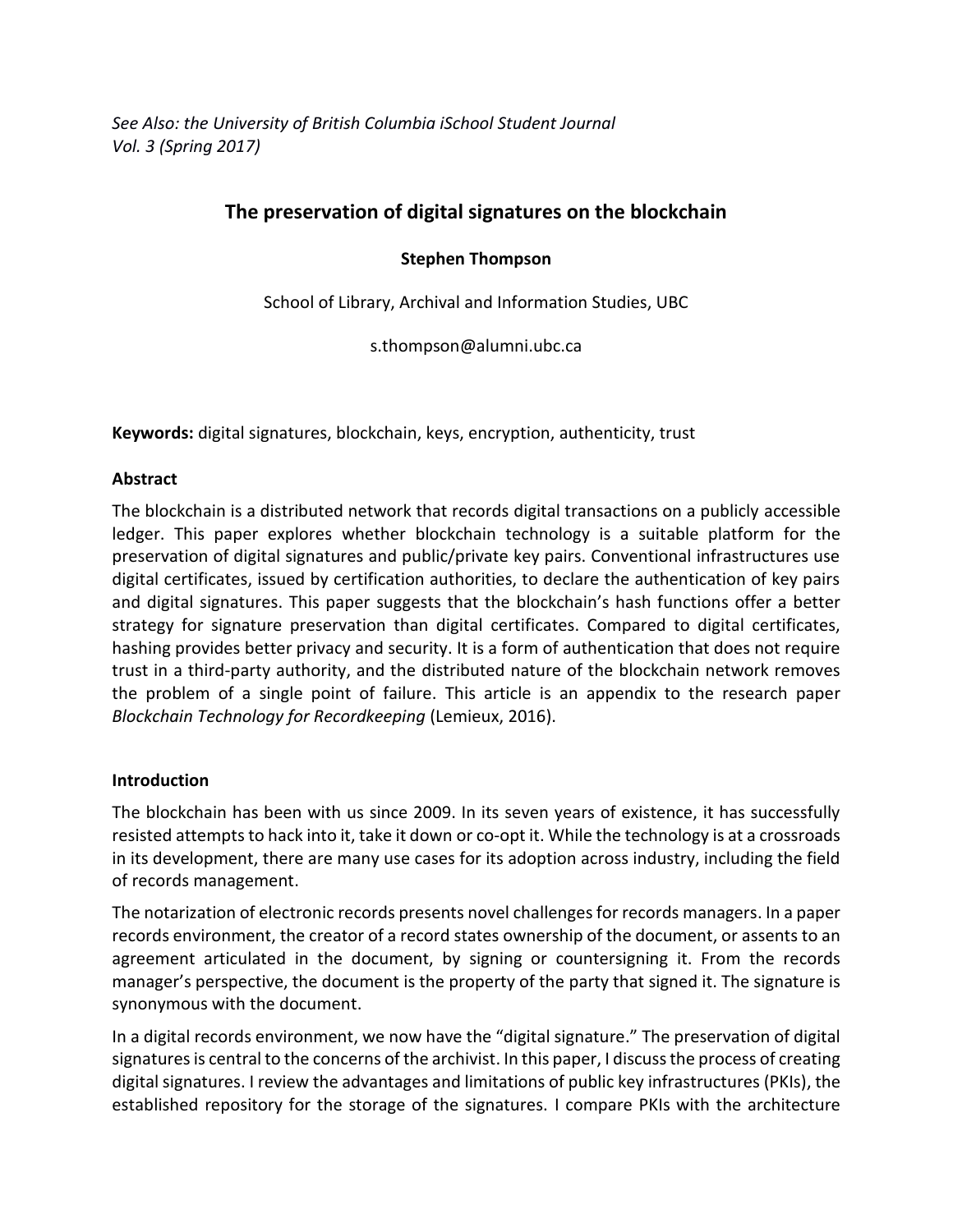around the blockchain's handling of the signatures. I conclude that the blockchain is a sounder platform for the preservation of digital signatures than the PKIs.

# **Defining "electronic" versus "digital"**

Signatures generated on the blockchain are correctly referred to as "digital" rather than "electronic". Electronic signatures are an "electronic sound, symbol, or process attached to, or logically associated with, a contract or other record and…adopted by a person with the intent to sign the record" (Electronic Signatures in Global and National Commerce Act, §§ 106(b,5), 2000). In other words, it can be a scan of a handwritten signature or an image digitally "written" onto a screen that fulfils the same function as a handwritten signature. Digital signatures are a particular type of electronic signature that encrypt the signed document and help to authenticate its identity on subsequent occasions (Power, 2013). They are created in the digital environment to provide a layer of validation and transmission for public key encryption databases (Katz, 2010).

At the level of records, this digital-only approach is informed by the new Canadian General Standards Board (CGSB) standard on electronic records as documentary evidence. The standard distinguishes digital records from electronic records. Electronic records refer to any machinereadable record, whether it was created digitally or through analogue means. Digital records are those electronic records that consist of "discrete binary values aggregated into one or more bit stream" (CGSB 72.34-2015, 0.1).

It is through questions concerning the preservation of digital signatures that the blockchain enters the discussion. To understand the role of blockchain technology in the notarization of electronic records, it is instructive to examine the academic discourse on digital signatures and their preservation prior to the advent of the blockchain.

# **What are the characteristics of digital signatures?**

Digital signatures are designed to guard against tampering and forgery in digital communications (Rouse, 2014).

There is agreement among records managers that authentication is the prime purpose of digital signatures (Boudrez, 2007, p. 180); Blanchette, 2006, p. 70 & 2012, p. 1). Methods and systems for the verification and authentication of electronic records are a topic of ongoing discussion.

Digital signatures have these key characteristics:

- They are based on *public-key cryptography* (Blanchette, 2006, p. 72).
- They are accepted as *legal evidence* (Blanchette, 2012, p. 1; Electronic Signatures in Global and National Commerce Act, §§ 101(g), 2000).
- They provide *authenticity* for a document during its transfer from one digital space to another (Blanchette, 2012, p. 5).
- Unlike written signatures, digital signatures do not prove the identity of the signatory. They provide authentication of the document's *bitstream,* in that the sender has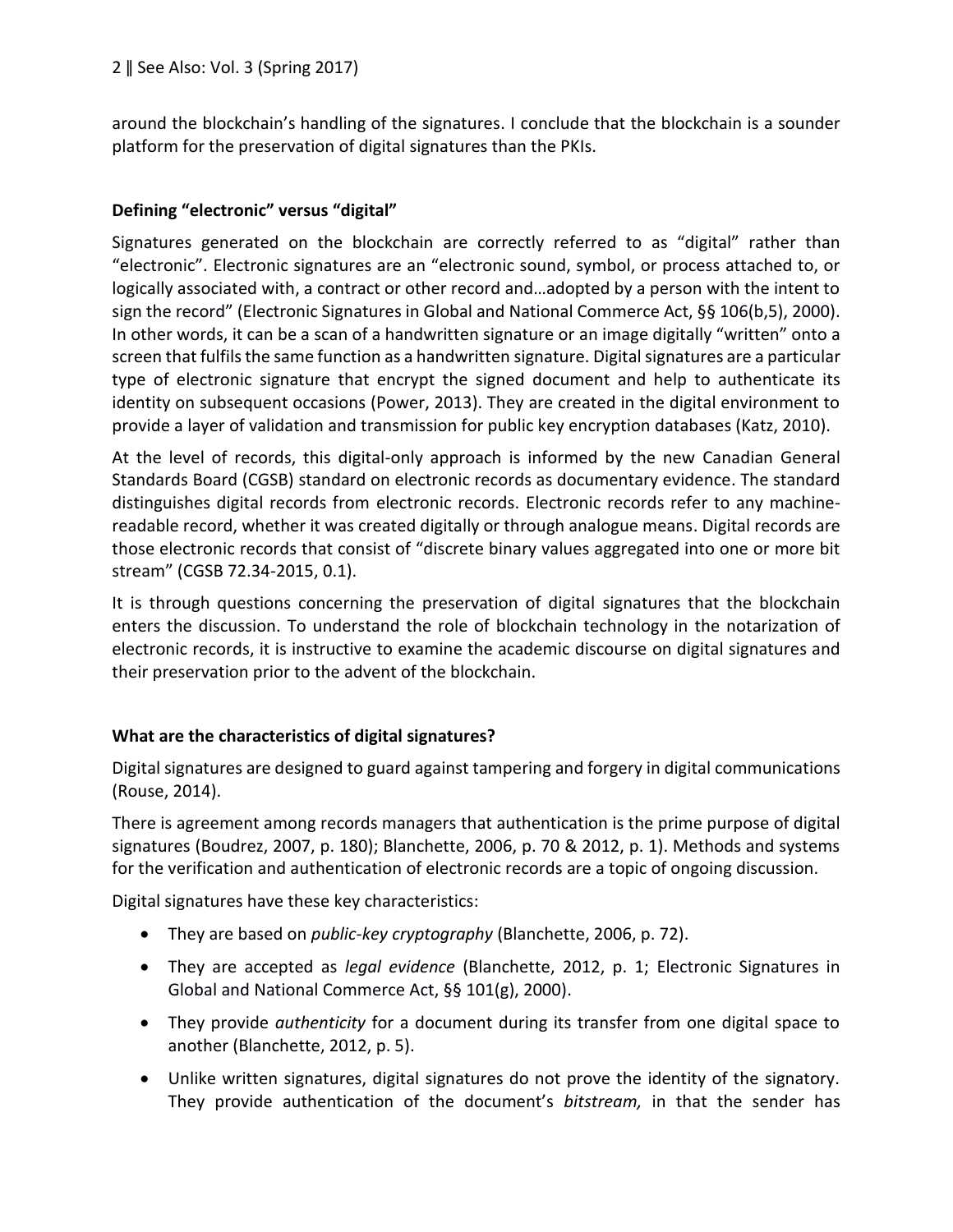encrypted it with his public key and the receiver decrypts it with his private key (Boudrez, 2007, p. 183).

- Bitstream authentication supposes that *the individual and his private key are linked* (Blanchette, 2006, p.72 & 2012, p. 1; Boudrez, 2007, p. 184).
- They are *non-repudiable*. They not only preserve the integrity of the document but, state that the two contracting parties were the only counterparties and that only they could have produced their respective signatures (Blanchette, 2006, p. 72; CGI, 2004, p. 11; Buldas et al., p. 4).
- The cryptographic signatures mitigate any attempts to alter the *integrity* of a document after it has been signed (Blanchette, 2006, p. 73; Boudrez, 2007, p. 180; Lemieux, 2016).

## **How do digital signatures work?**

To create a digital signature, counterparties sign the document directly. This structure differs from that of the blockchain, where the counterparties sign a hash that represents the document.

This paper will refer to asymmetric or "public key" cryptography, which involves an interaction between public and private keys. The public key is stored on a server accessible to other users on the network, while the private key remains a secret.

Public key cryptography operates under a dual procedure of which signatures form a part. Assuming there are two parties, each party possesses a key pair: the public and private keys. Figure 1 shows the following process: Alice and Bob are fellow archivists about to manage the transmission of a document. Alice is about to send a document to Bob across the network. Before she does so, Alice encrypts the document with Bob's public key. Alice sends it across, and Bob decrypts the file with his private key.



Fig.1 Public key encryption of a document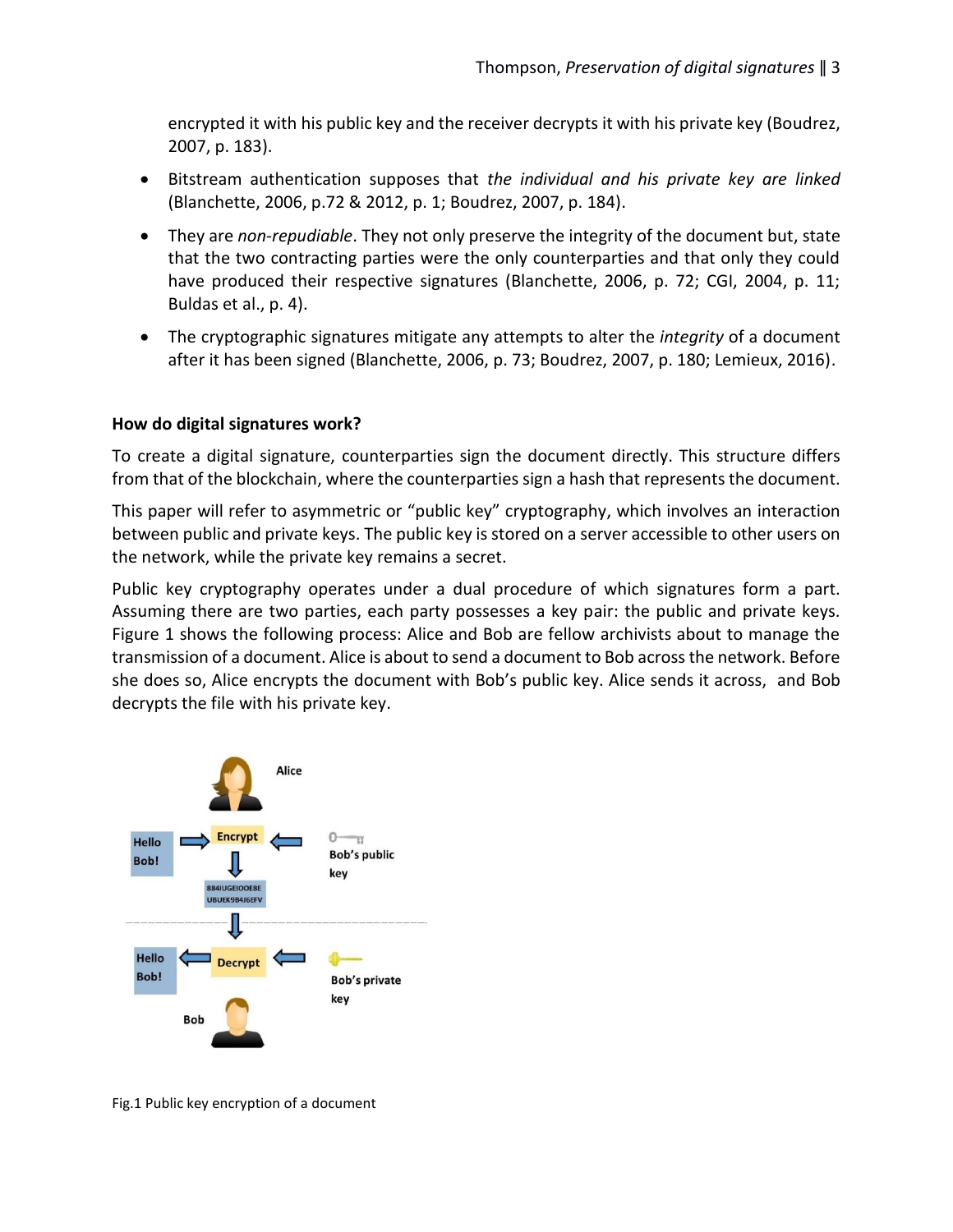#### 4 ǁ See Also: Vol. 3 (Spring 2017)

For the signature (Figure 2), the roles are reversed: Alice encrypts that same document with her private key and then sends it to Bob. Bob decrypts it with both his private key and Alice's public key. If he decrypts it successfully, Bob can then verify that Alice was the sender. The document, standing as a new file, should state that it has been verified. The resulting digital signature is intended to be available for anyone to verify the identity of the party that signed the document (in this case, Alice). The signature will be available not only to Bob, but to subsequent third parties as well. From the point-of-view of the archivist, the signature is *genuine* in that it is what it claims to be, and it is *authentic* in that the elements that are required for that authenticity are present (Duranti, 1989, p. 17).



Fig.2 Public key encryption for the signature of a document

## **Hashing**

Should Alice wish to speed up the process, she could create a cryptographic hash of the document and digitally sign the outputted hash value. In contrast to digital signatures, hashing is a form of document authentication in which documents are not signed directly. Instead, a hash function generates a hash value to confirm that the authentication of the digital signatures has taken place. There are two components to hashing:

• The *hash function* is a hexadecimal algorithm, such as SHA-256, that maps an input data of any size into a uniform, usually compressed, file size. In digital preservation, hash functions confirm that no changes have been made to a digital document (Van Garderen, 2016a).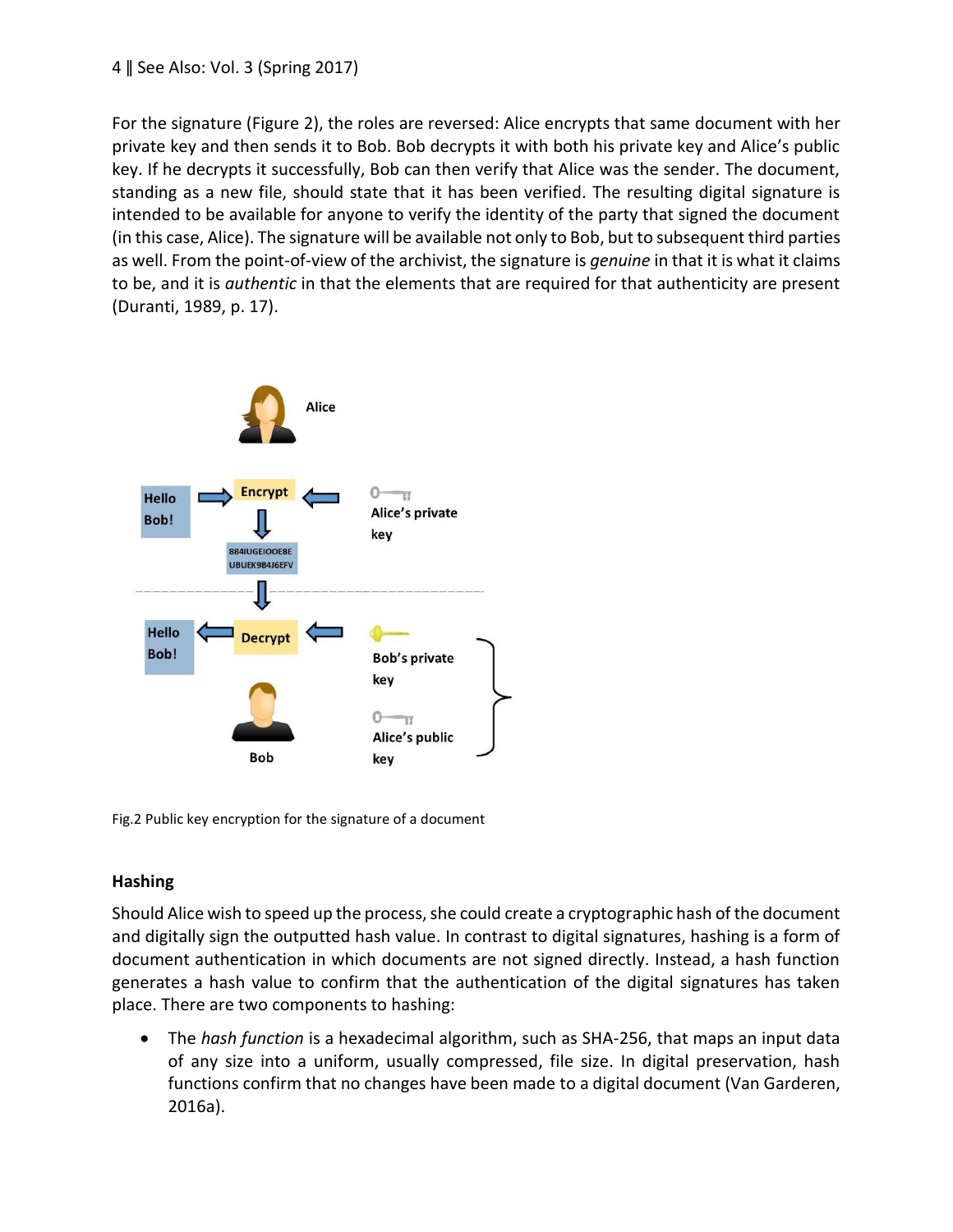• The *hash value* is the output of a specific length that permanently identifies the input data (Pedro, 2015, p.95).

The hash function is a one-way process. This means that the user can create the hash from input data, but not use the hash to reveal the data. Should a records manager alter even one bit from the input data and then try to apply the same hash function, the manager will generate a completely different hash value (Pedro, 2015, p. 97).

Applying these principles to the previous scenario, Alice authenticates the document not by signing it but by generating the hash value. The hash value is then broadcast to the network to confirm that the transfer of the document has taken place. Hash values have the following advantages:

- They can confirm the creation of content bundles such as datasets, degree certificates and ID management.
- They can authenticate that same document in the future, as long as it has not been altered (Lemieux, 2016).
- The hash is a smaller file size than the input data and so can be stored more easily (Pedro, 2015, p. 99).

## **Public key infrastructures (PKIs)**

PKIs can come in the form of key management servers or centralized directories. They store key pairs, digital signatures, digital certificates and hash values. According to the CGI's 2004 white paper on public key encryption (p. 10-11), they combine software with a management process that covers the following operations:

- *The creation of the key pair*  Pedro (2015, p. 53) used the analogy of keys unlocking a safe. The private key unlocks the safe while the public key locks the safe. To decrypt Alice's document, Bob creates a private-public key pair by running a key generation algorithm from the PKI.
- *The creation of digital certificates*  certificates verify the digital signature by displaying the link between Alice and her public key. In those systems that issue certificates, the signature is known as a "qualified digital signature". They produce the validity period, the signature algorithm, a serial number and the name of the certification authority (Boudrez, 2007). These validity periods can be of a long duration and they also rely on the sustained readability and integrity of the signatures (Gladney, 2007, p. 170).
- *Private key protection* in key pairings, the encrypted private key is mathematically linked to the public key, which is unencrypted (Pedro, 2015, p. 53). Despite this link, it is computationally infeasible to deduce the value of the private key from the value of the public key (Gladney, 2007, p. 168).
- *Certificate revocation in the event of a compromised private key* once a user's certificate has been revoked, the PKI must preserve the certificate on a database accessible to all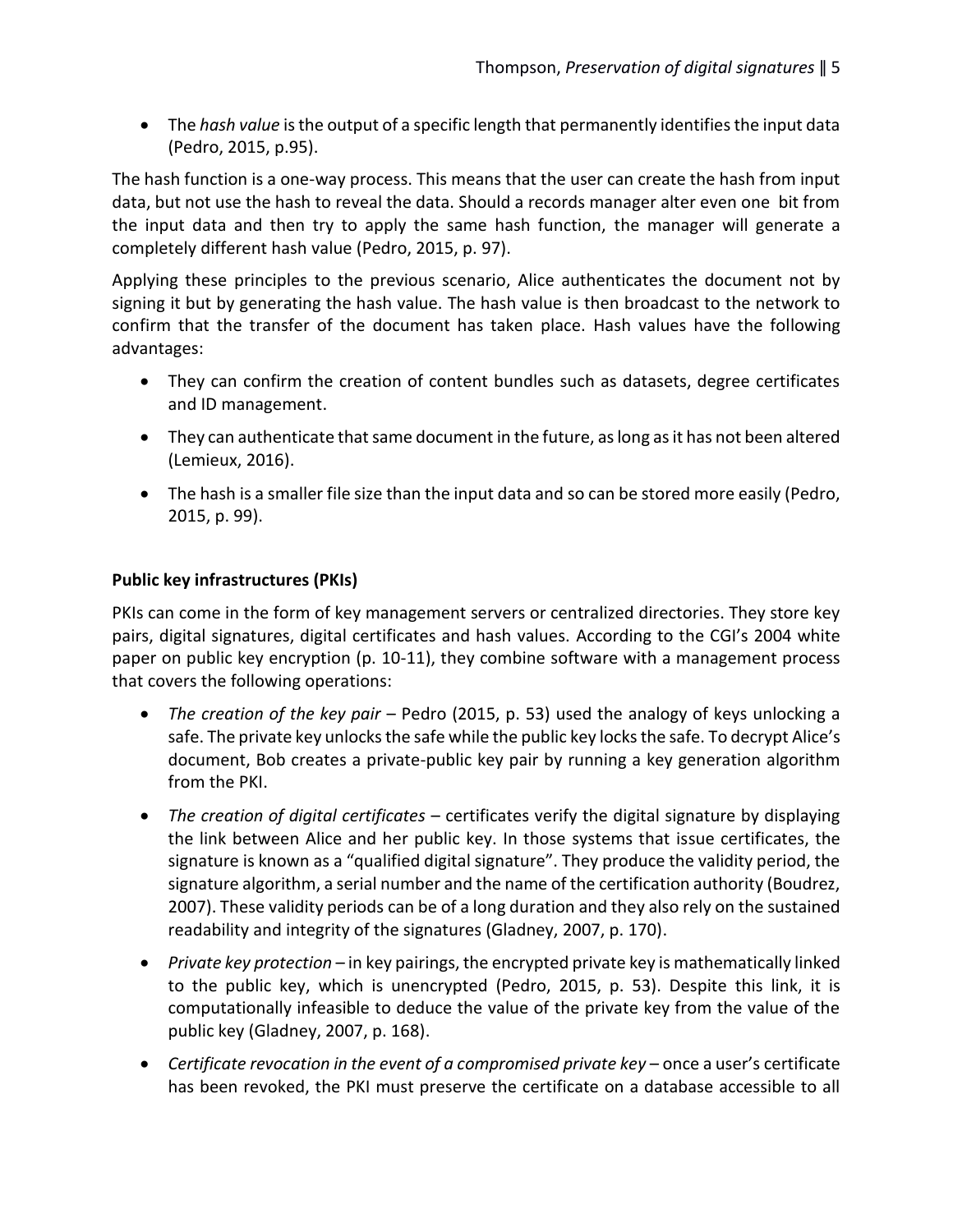users in the network so that it cannot be re-used. This addresses a problem identified by Kohnfelder (1978, p. 16): a public file encryption function has a single point of failure. Once breached, the attacker can pass encryption functions that are bogus. Kohnfelder also stated that updating such a large system would be expensive and inefficient.

- *Private key backup and recovery* if the user loses his private key, any files encrypted with that key will be lost. The PKI needs a backup and recovery mechanism for lost private keys.
- *Key and certificate update*  this is a mechanism for the renewal of expiring digital certificates. The PKI achieves this by carrying out the renewal automatically or notifying the user to carry out an operation that updates the certificate himself. Blanchette (2012, p. 77) stated that the idea behind fixed expiry dates is to mitigate against incremental damage to the network's integrity due to corrupted public keys.
- *Key history management*  following a key update that generates new key pairs, history management makes it easier for the user to determine which private key to use for decrypting files.
- *Certificate access –* the 2004 CGI white paper suggested a Lightweight Directory Access Protocol (LDAP) directory for convenient access to certificates.

PKIs therefore require the preservation of at least three components: key pairs, active digital certificates and revoked digital certificates.

# **Certification Authorities: The trusted third party**

Trusted third parties (TTPs) have been defined as a "secure middle layer on (cloud) service transactions" (Stamou et al., 2013, p. 4976). They allow the secure, trustful, interaction between two parties (ibid., p. 4979). TTPs can be public sector organizations, such as the NSA and GCHQ, or they can originate from the private sector, e.g. GlobalSign, Symantec and Comodo.

Certification Authorities (CAs) are a type of TTP that deliver validation authority for a PKI (Black & Layton, p. 13, 2014). PKIs assume the presence of CAs. Users of the network store their public key with the CA, which they recognise as a trusted third party that can vouchsafe the public key on its server. CAs verify the identity of each user and sign their public keys. In Alice and Bob's exchange of signatures, Alice is presenting her CA certificate, with the signature and public key both embedded, to Bob (Pedro, 2014, p. 55).

## **Caveats with digital signatures on PKIs**

## *TTPs as a central point of failure*

Users store their signatures with a TTP because they trust the integrity of the organization, but TPPs operate under minimal legal enforcement. Further, because most TPPs are centralized, they stand as a "central point of failure" (Allen et al., 2015, p. 2). The risks of storing signatures on a centralized platform owned by an organization include: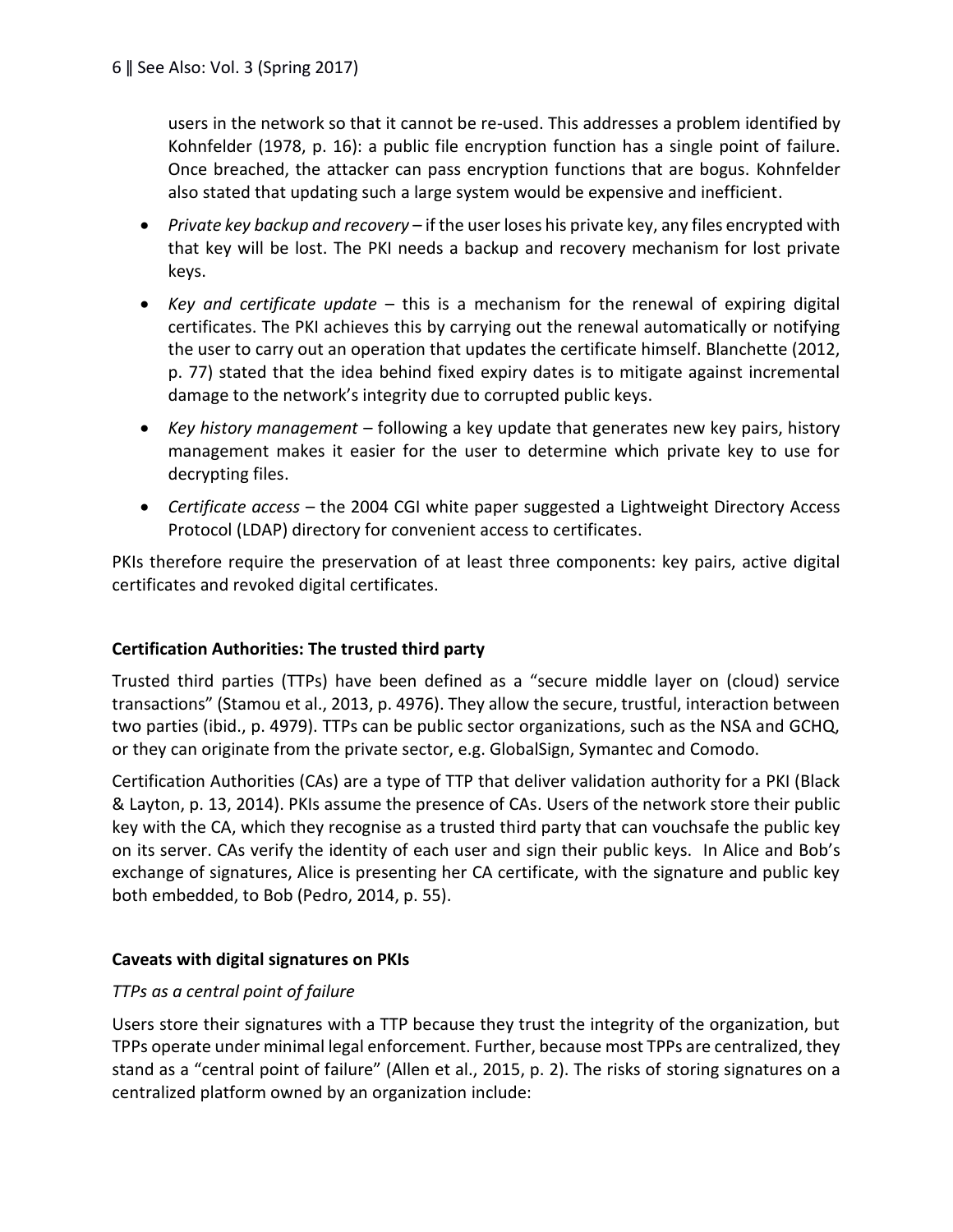- Ownership of key pairs becomes ambiguous once entrusted to a TTP (Allen et al., 2015, p. 2).
- TPPs are not bound to conform with national or international legislation (Stamou et al., 2012, p. 4981).
- TPPs are not obliged to enforce their own security policies (ibid.)
- It is difficult to control the internal governance of a TTP and to compel them to offer external ports in their systems or to submit accurate logs on a user's request (ibid.)

# *Digital signatures validate and sign the bitstream of a document, not the document itself (OCLC/RLG Working Group, 2002; Boudrez, 2007, p. 183)*

As an example, a *fonds* contains a video of an event in the 'wmv' format but the archivist converts it to an 'mp4' so that it will be viewable across a wider range of platforms. The signature verifies the bitstream of the 'wmv'. However, should the archivist believe that the *content* of the video had been digitally signed and attempt to authenticate the 'mp4' with the same signature that had come with the 'wmv' file, the authentication will fail.

## *Verification is not protection*

The digital signature does not prove the integrity of the digital record. It only proves whether the digital document had been altered post-verification; it does not prevent the alteration from taking place. This is why encryption is required when using digital signatures. Also, it only verifies a document at the point of transfer and not at any time thereafter (Boudrez, 2007, p. 183, citing National Archives Australia).

## *New signatures required for file conversions*

With each data migration or file format conversion, a digital archivist will need to generate a new set of signatures to authenticate the digital transfer. The dilemma this creates for the archivist is whether to preserve only the originating signature set or to archive them as a validation chain in a parallel repository that can capture future signatures generated over time (Boudrez, 2007, p. 186-7). And, should the archivist decide to archive them, would he build it internally or would he migrate them to an external server? If he enacts the former solution, he will create an extra layer of digital archiving but would maintain control over the signatures. If he enacts the latter, he can upload them to a PKI solution but lose direct control.

## **How does the blockchain preserve documents?**

Peter Van Garderen, the developer of the Archivematica and AtoM digital archiving systems, defines the blockchain as "an immutable chain of data" that stores grouped transactions into timestamped blocks (Van Garderen, 2016a). The main archiving strength of the blockchain is that hash values generated will be preserved on the blockchain for as long as the blockchain continues to operate.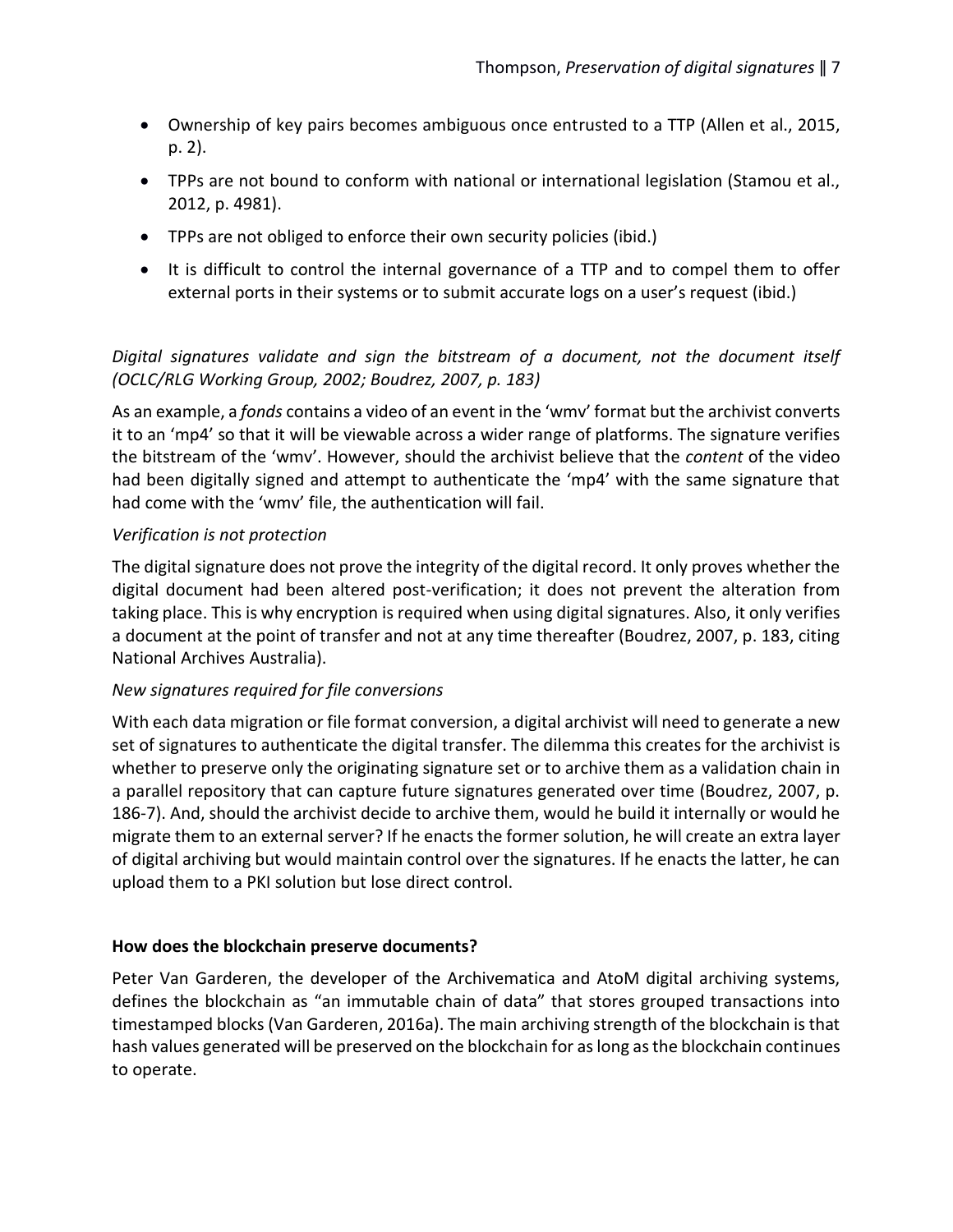The blockchain is a type of distributed PKI. There are major differences between the purpose and application of signatures in a conventional, centralized, PKI and the purpose and application of signatures in the blockchain. In a conventional PKI, the hash value is used for the authentication of the digital certificate. In the blockchain, the hash value authenticates both transaction data and block data. Additionally, hash values in the blockchain can be stored privately and separately from the application that generated the hash value (Pedro, 2015, p. 99).

# *Proof-of-work*

Proof-of-work is the algorithm that ensures the security and transparency of the Bitcoin blockchain. It runs on SHA-256 hash functions. Full nodes, known as miners, authenticate 10 minutes' worth of Bitcoin blockchain transactions into a block by solving a mathematical puzzle that generates a hash value for that block. In doing so, the miner has successfully "mined" the block and proved to the network that he has exerted the work required to hash the block. In return, the network rewards the miner with a fixed quantity of bitcoins. Hashing is a key feature of proof-of-work (Pedro, 2015, p. 96).

Proof-of-work operates on the same principle as a CAPTCHA where the prospective user must pass a test in order to access a service (Pedro, 2015, p. 102). Proof-of-work utilises the blockchain's computational power against attempts to tamper with the blocks (ibid., p. 95). Proof-of-work relates to the main principle of hashing. In our Alice and Bob transfer, the hashing is a proof-of-work that the document has been authenticated.

## *Proof-of-stake*

This Ethereum blockchain is a decentralized super-computer that runs smart contracts and other decentralized apps (Ethereum Project, 2017). Proof-of-stake is the principal property of Ethereum. Participants in this blockchain purchase tokens that enable them to transact in auctions, prediction markets and in events that require decision making, such as the future of the network. They do this by proving that their balance is sufficient to participate. The users prove their commitment to a transaction by "minting" (i.e., publishing), blocks in proportion to the quantity of tokens they hold, as opposed to mining them. This is more environmentally friendly than the proof-of-work function, because it does not require nearly as much computational power as mining. Other advantages of proof-of-stake are that the activity is open to all stakeholders on the network and, because of the lower computational power required, the transaction fees are lower (Pedro, 2015, p. 235).

There is disagreement, however, about the risk of centralization. Pedro (2015) argued that as there is wider participation among the users, proof-of-stake is less susceptible to centralization. Bentov et al. (2014, p. 34) countered that proof-of-stake would place amateur minters in a conflict of interest against professionalized miners. Bentov (2014) expected the miners to prevail and then make centralizing moves to consolidate their control over the network.

# *Proof-of-concept*

In the context of the blockchain, proof-of-concept is the creation of a digital sandbox within which the entrepreneur can build a solution, gather supporting datasets, then hash the sets and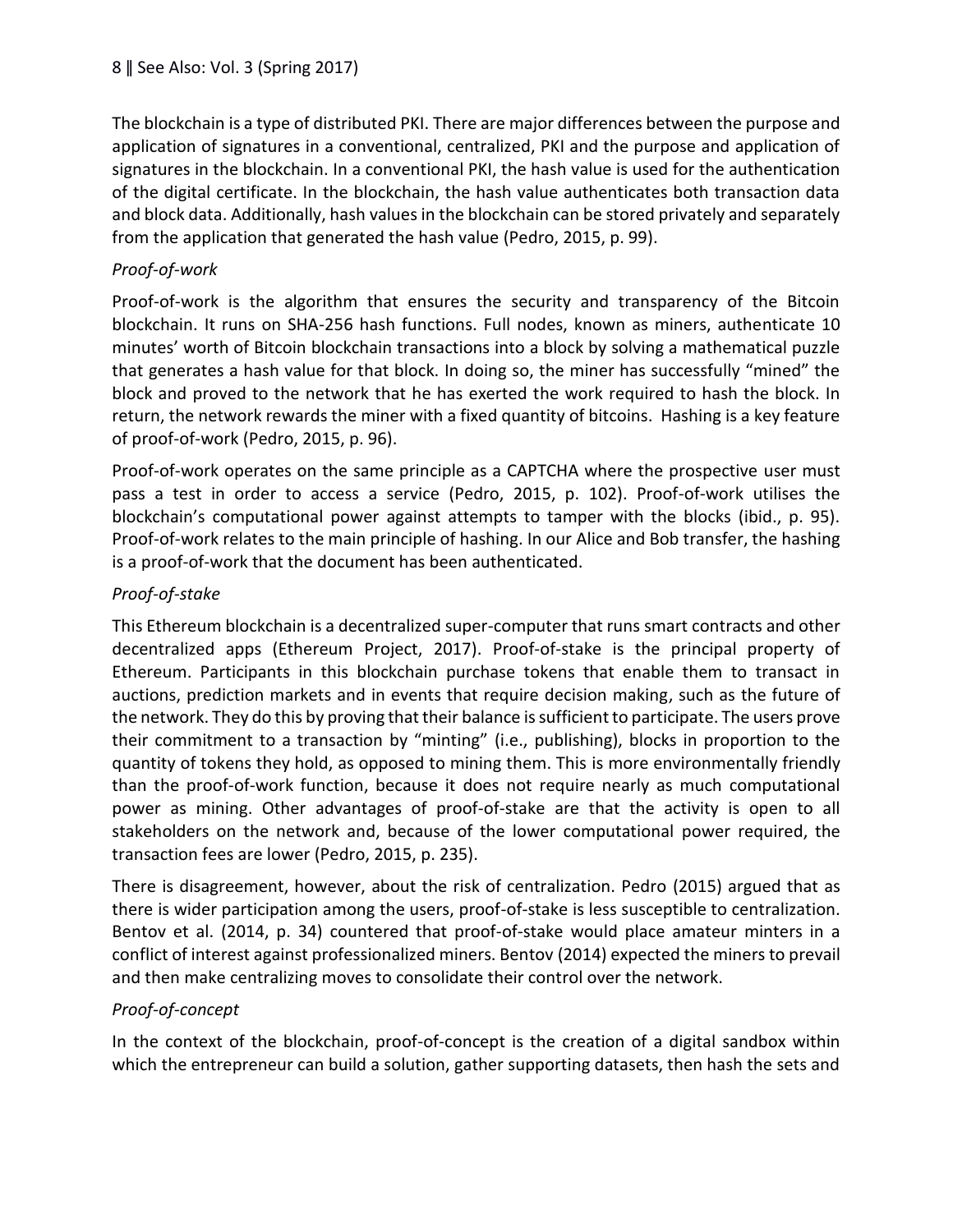broadcast them to the blockchain (Troy, 2016). This system does not impact on the owners of the datasets, even though the datasets themselves may be real.

In the context of digital preservation, cryptographic hash functions are used to produce proof of a digital action that is unique, meaning that there is no identical hash (Van Garderen, 2016b). The identifier for the hash value of a proof-of-concept will be unique.

#### *Specialized signatures*

The blockchain community has conceived an array of signatures that utilise the hashing process in a way that can solve various issues, mainly concerning space. Two of these are of particular relevance in records management:

- *Elliptic Curve Digital Signature Algorithm (ECDSA)* ECDSA combines elliptic curves (a public key family) with the DSA digital signature, which together form the signature scheme used in Bitcoin (Pedro, 2015, p. 70). The feature that would be of interest to an archivist looking for an efficient preservation strategy is that there is no need to store the public key, as it can be hashed repeatedly in the future (Lemieux, 2016).
- *Schnorr signatures* this is an overriding signature that hashes a cluster of signatures that remedy file storage issues. For example, if a *fonds* contains thirty documents each with their own signature, the archivist can sign the entire *fonds* with a Schnorr signature. He would reduce the file size from 2400 bytes (80 bytes per signature) back to 80 bytes. The cryptography community approves of Schnorr signatures because of their speed, simplicity and strong security (van Wirdum, 2016, para. 14; Allen, 2015, para. 3). Some in the Bitcoin community have called for them to become the standard (Pedro, 2015, p. 58). For the archivist, these signatures provide a simple means of preserving new *fonds* that contain a large number of documents.

## *Timestamping*

A timestamp proves that a certain dataset existed at a certain point in time (Pedro, 2015, p. 99). The blockchain method creates timestamped blocks through peer-to-peer technology, therefore disintermediating Time Stamping Authorities (TSAs). Miners on the Bitcoin blockchain timestamp each block which contains ten minutes' worth of transactions. The miners are, effectively, operating as a distributed TSA. This means that there is no need for periodic re-timestamping of signatures due to expiring keys. In promotional materials for its new BLT cryptographic algorithm, the software security company Guardtime stated the time and integrity of the signature can be proven mathematically, without reliance on the security of keys or of trusted parties (Guardtime, 2016).

Amanti (2016) stated that the time it takes for a TSA to verify a transfer is measured in seconds, whereas the blockchain's verification takes minutes (para. 23). He also noted two other advantages of blockchain timestamping over TSA timestamping:

• Long-term preservation can be achieved without the maintenance costs that come with a TSA-issued certificate (Amati, 2016, para. 24).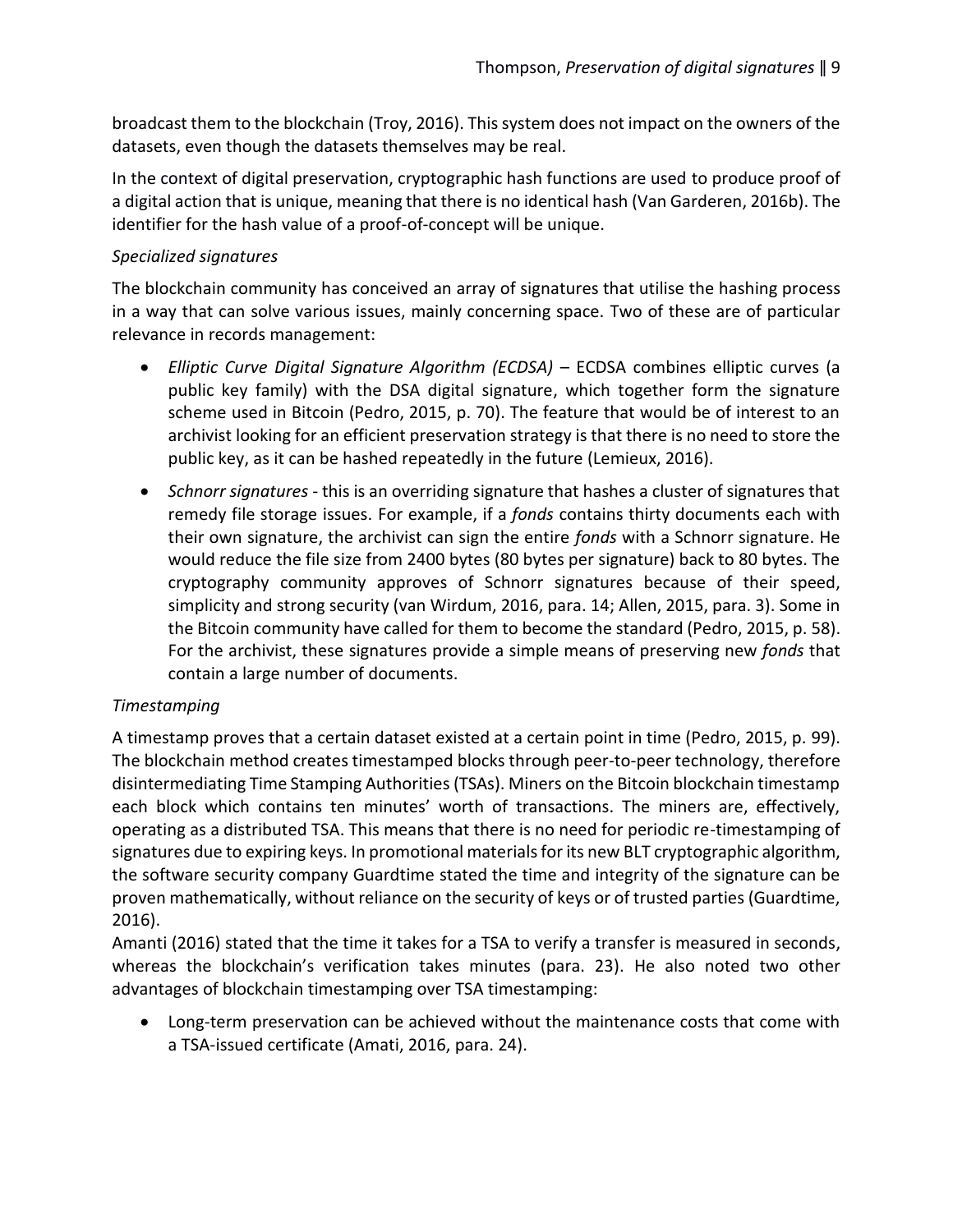• Archivists can exploit the convenience of verifying the signature with the document and public key without having to safeguard the digital signature on a central server (Amati, 2016, para. 25).

#### **Can blockchain technology meet existing preservation standards?**

#### *ISO 18492:2005 - Long-term preservation of electronic document-based information*

The chief provision of ISO 18492:2005 is to guide information professionals on the long-term preservation and retrieval of authentic information on document-based systems. The standard articulates the dilemma faced by digital records managers as they consider the option to use blockchain technology alongside their existing systems. It indirectly offers strategies for a blockchain system to preserve and retrieve metadata about documents, such as the signatures.

An important innovation that the blockchain offers that meets the standard is the creation of hash values, independently of file format. I will discuss this further in my analysis of ISO 15489-1 and of file formats.

#### *ISO 14721:2012 (OAIS – Open Archival Information Systems)*

This standard defines the OAIS model as a system that preserves archival information on a publicly-accessible channel. I would like to focus on one element of the model: the authentication process for the Content Data Objects. Records managers place importance on protecting the authenticity of their records for the longer term (Lemieux, 2016, p. 5, 10). The recommended authentication process as stated in ISO 14721:2012 acknowledges this by requiring the authentication of the document to be repeatable (OCLC/RLG Working Group, 2002, p. 44).

There are four types of Preservation Description information in the OAIS model (figure 3). Blockchain metadata can be applied to this information in the following ways:

- 1) Provenance any adjustment in the bitstream of a document requires a new hash value for the document to continue to reconcile with the corresponding identifiers in the blockchain. A library can utilize this property of the blockchain to maintain a record of the digital transitions of that document.
- 2) Context Because the blockchain is not concerned with the circumstances behind a document's creation, it is not applicable to this type of information.
- 3) Reference The hash value identifies the bitstream of a document at a certain point in time.
- 4) Fixity The blockchain is, at the time of writing, immutable.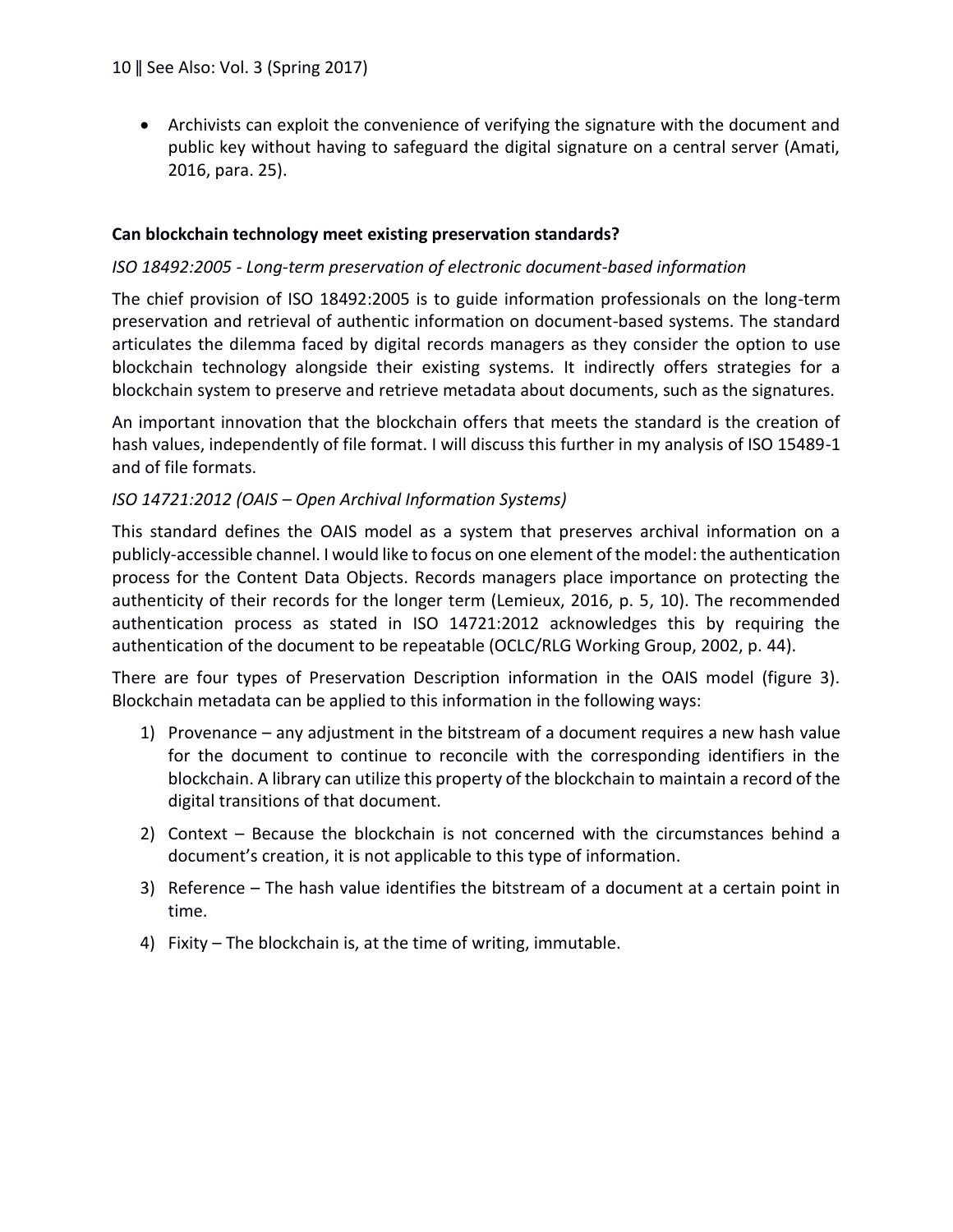

Fig 3. OAIS Information Model. Copyright 2002 OCLC Online Computer Library Center, Inc. 6565 Frantz Road, Dublin, Ohio 43017-3395 USA http://www.oclc.org/

## *ISO 15489-1:2016 – Management and control of records with their metadata*

This standard sets out rules for the long-term management and control of records and their metadata, regardless of their structure or format. Referring to the previous 2001 standard, Lemieux (2016) described the standard as recommending the retention of the history of a record so that future users can judge its reliability (Lemieux, 2016, p. 4) and its authenticity (ibid., p. 5).

When a transaction is made on the blockchain, the document is separated from its hash metadata, i.e. keys and signatures. The document remains on the archive's database but the hash metadata migrates to the blockchain database. This blockchain metadata is accessible on [https://blockchain.info.](https://blockchain.info/) Any visitor can view the hash value of a block and all the transactions that took place therein. [Click here for an example.](https://blockchain.info/block/000000000000000003a1763017b0db6412e74d3b0a60905c211a58706804edc4) When they view downloaded blocks (for those who download the blockchain), they will see that there is no blockchain file format either for the blocks, the keys or the signatures.

This element of the blockchain database makes it easier to comply with ISO 15489 by using metadata formats, such as 'dat', which are not reliant on any document type. However, Van Garderen has stated that the blockchain community is incorrect in believing that placing records on the blockchain solves the issues stated in section 5.2.2 of the standard, surrounding authenticity, reliability, integrity and usability of records. At his presentation at Simon Fraser University in May 2016, he stated that he would not be confident selling the blockchain as a universal panacea for all records management problems (Van Garderen, 2016b).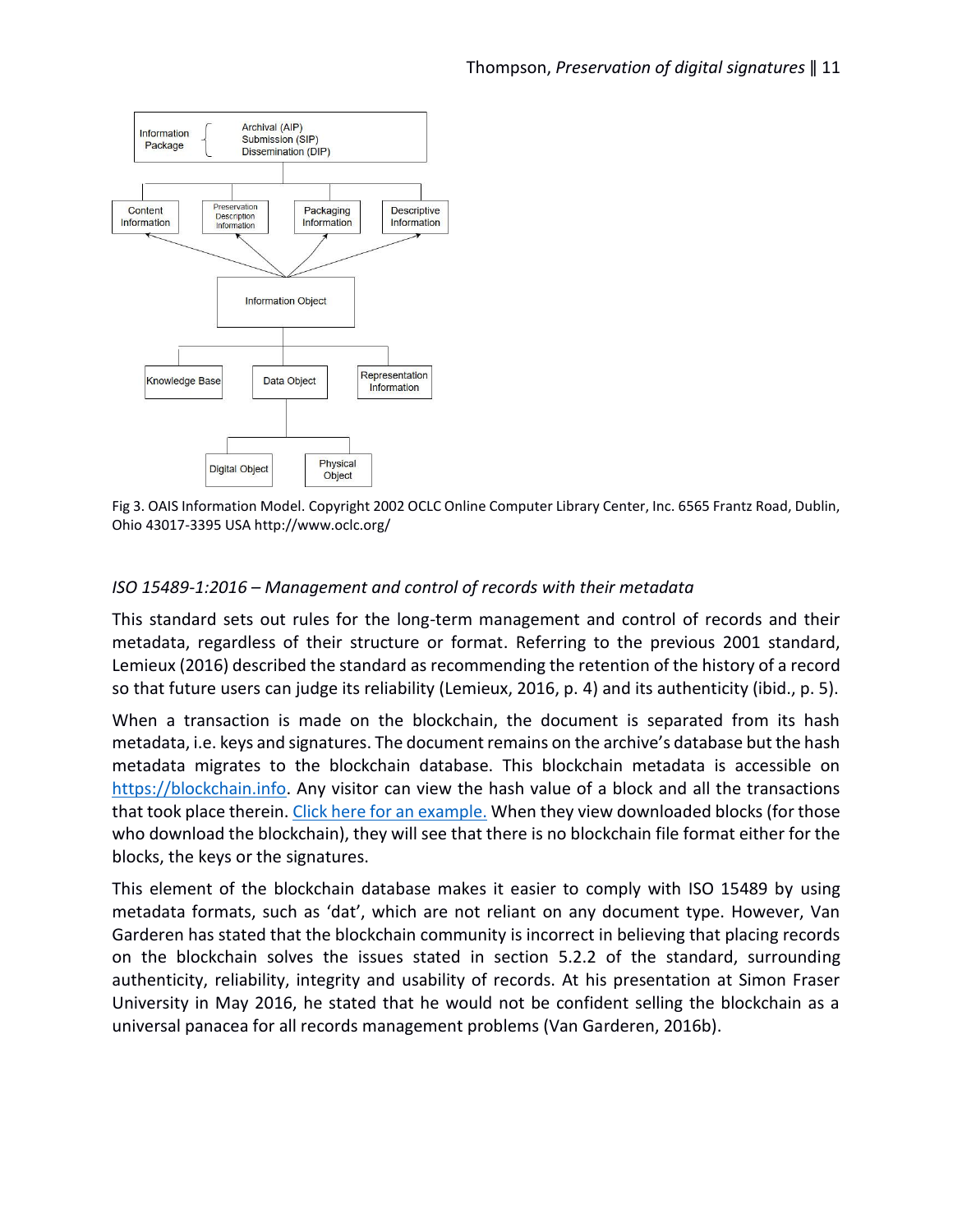#### *RFC 3161 / ANSI X9.95 – timestamping*

Existing standards, such as RFC 3161 and ANSI X9.95, require trusted third parties, or digital notaries (Pedro, 2015, p. 100), to administer timestamps. These parties are known as Time Stamping Authorities (TSAs). RFC 3161 sets out the respective formats for which TSAs receive requests for a timestamp and the TSAs' response (RFC 3161).

ANSI X9.95 also deals with time stamping of documents, but with an emphasis on the security of financial transactions (ANSI, 2012).

RFC 3161 defines a timestamping service as a proof mechanism "that a datum existed before a particular time". The point behind this mechanism is to enable the archivist to verify that any digital signatures, coming under the archivist's jurisdiction in a *fonds*, had been created within the validity date of the public key certificate (RFC 3161, 2001).

Amati (2016) recognised that their long-term preservation requires management in order to maintain the certified timestamp's validity: this management would involve renovation of the signatures, timestamp chaining and certificates (para. 22).

#### **Comparisons between the blockchain and PKIs**

I have discussed how PKIs combine digital certificate administration with key management. The preservation of digital signatures on the blockchain network has a different architecture and a different purpose. It has been argued (e.g., Lemieux, 2016) that the blockchain is gradually becoming recognized as a viable solution for the professional need for trusted digital records and public registration systems in general.

*Certification* – The Bitcoin blockchain is a PKI that neither issues digital certificates nor operates through a CA. Blockchain technology does not require a digital certificate for its users to trust the integrity of the network because the blockchain miners have already verified the transfer of digital value.

*Decentralization* – returning to the point about PKIs and the potentially serious issue of the 'single point of failure', the server room or the cloud can be seen as the 'single point of failure' that Kohnfelder was alluding to. The main advantage that a digital signature database on the blockchain network has over databases on centralized systems is the act of distributing a blockchain-based PKI infrastructure across a range of computers, or nodes. This decentralized structure enhances the longevity of the network because duplicates of the blocks, on which the signatures are stored, are so numerous (Findlay, 2015, para. 22). The decentralization of the blockchain gives it a further advantage in that no third party can alter or erase the transactions stored in the blocks without undoing the proof-of-work requirement that had verified them (Findlay, 2015, para. 13).

*Distributed consensus* – thousands of computers located around the world, known as 'nodes', verify each transaction by authenticating the digital signatures *en masse*: they reach consensus about the integrity of each transaction. This process is an element of the decentralized nature of the blockchain and some have argued that it gives the blockchain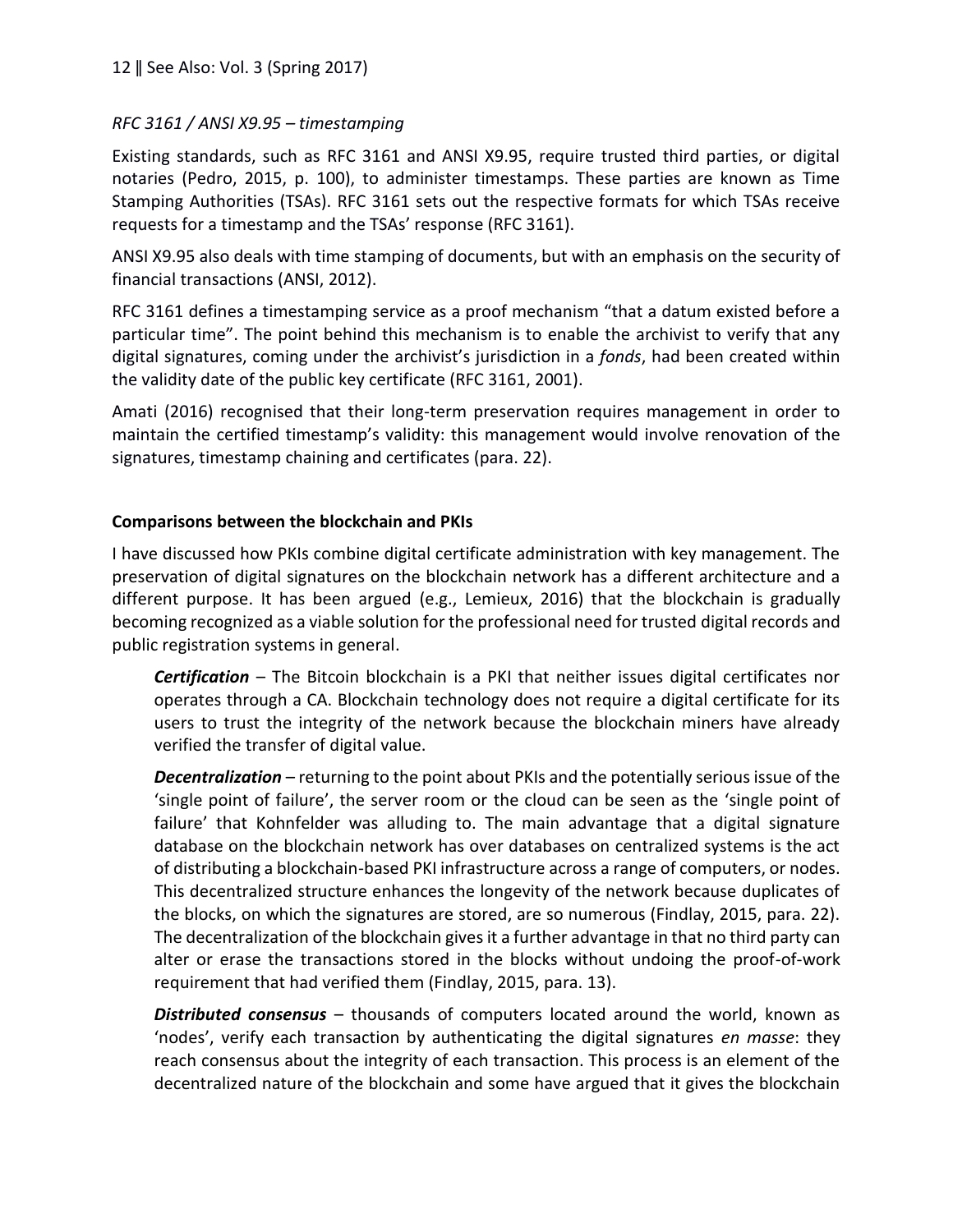more integrity than authentication by a single CA (Lea, 2016). Amati (2016) stated three complementary positives of the blockchain's consensus on signatures:

- All agree on the latest signatures.
- We are seeing the same signatures.
- No-one can alter the signatures (para. 30).

Instead of relying on a central authority to certify a document's authenticity, the blockchain can assert proof of its authenticity through cryptographic confirmation. This dynamic can empower many archive managers to establish their own records systems backed by the assurance and longevity of the distributed blockchain network (Findlay, 2015, para. 14).

*Notarization* – a notary is a trusted authority that verifies or authenticates a transaction and the users in the network place trust in that notary that it will store, securely, the data in question (Economist, 2015, para. 7). A CA is a type of notary for key pairs. In the blockchain, a distributed consensus on the blockchain can take on notarial operations from trusted authorities (Li, 2016, para. 11).

*Privacy –* the encryption in the blockchain's distributed network offers strong security and privacy when verifying signatures. The way privacy differs on the blockchain from that of a PKI is that despite the public nature of the transactions and value balances, the counterparties behind the transactions remain private (Pedro, ch.13, p. 209). The blockchain record will say that Bitcoin address *x* sent a specified amount of digital value to Bitcoin address *y*. However, the more frequently they use the same Bitcoin addresses for future transactions, the further their privacy erodes. For example, an agent will be able to establish relationships between Bitcoin addresses. So, the question of privacy on the blockchain depends on the diligence of the counterparties to create new addresses per transaction. Pedro's chapter 13 (pp. 209-229) offers a full discussion about the privacy issue.

*Independent of file format* – a digital archive should ensure that its authentication system is file format neutral. This reduces the problem of relying on applications that transfer data, proprietary or open-source, becoming obsolete (Findlay, 2005, para. 13).

## **Conclusion**

This paper has assessed public key infrastructures and surveyed the features of the Bitcoin blockchain. The answer to the question as to whether a blockchain-powered PKI offers better signature preservation strategies than CA-controlled PKIs depends on what metadata the information professional selects for archival storage and the duration of the retention/disposition schedule. Boudrez (2007) stated that records of the validation metadata can replace that of the digital signature for those digitally-signed records which have a permanent retention period (p. 190). Therefore, blockchain adoption may be more advantageous to records with a permanent retention schedule. This is because the hash value, a feature of the blockchain, stands as validation metadata that would not require specific software for its future verification. Furthermore, the blockchain record does not require a centralized party, such as a CA, to notarize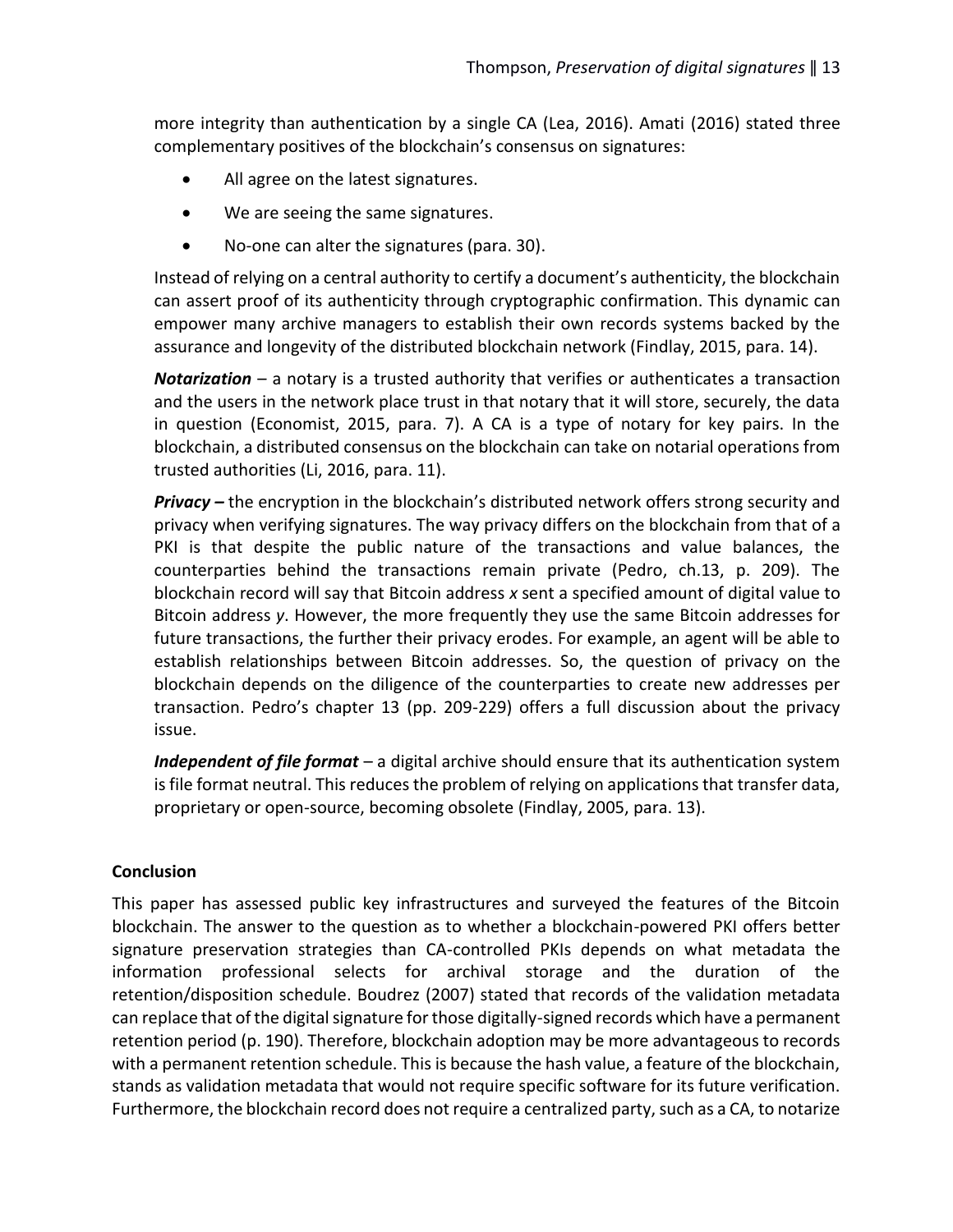or validate the hashes – unless the records management utilises sidechains and third-party notaries such as Factum.

Developments in the Ethereum blockchain offer a point of entry for the information professions at a lower cost than the Bitcoin blockchain. The proof-of-stake versus proof-of-work conflict will have a different outcome for decentralized networks. In the case of a large blockchain network such as Bitcoin, where hashing power for block creation requires the corporatization of miners, Bentov's scenario of proof-of-work dominating the network is most likely to play out. However, in emerging, decentralized blockchains such as Ethereum, where mining is still accessible to the user community, Pedro's optimism for the benefits of proof-of-stake can hold.

Blockchain technology is in a transitional phase. This July (2016) alone has seen the halving in the Bitcoin blockchain and the hard fork on that of Ethereum. The blockchain community has yet to see the ramifications of these developments play out. The blockchain offers exciting options for the library, archival and records management communities, but information professionals would be wise to wait before adopting these technologies.

## **References**

Allen, C. (2015, October 9). Schnorr signatures: An overview. *WebOfTrustInfo*. Retrieved from [https://github.com/WebOfTrustInfo/rebooting-the-web-of-trust/blob/master/topics-and](https://github.com/WebOfTrustInfo/rebooting-the-web-of-trust/blob/master/topics-and-advance-readings/Schnorr-Signatures--An-Overview.md)[advance-readings/Schnorr-Signatures--An-Overview.md.](https://github.com/WebOfTrustInfo/rebooting-the-web-of-trust/blob/master/topics-and-advance-readings/Schnorr-Signatures--An-Overview.md)

Allen, C., Brock, A., Buterin, V., Callas, J., Dorje, D., Lundkvist, C., Kravchenko, P., Nelson, J., Reed, D., Sabadello, M., Slepak, G., Thorp, N. & Wood, H. T. (2015). *Decentralized public key infrastructure. A White Paper from Rebooting the Web of Trust*. Retrieved from [https://github.com/WebOfTrustInfo/rebooting-the-web-of-trust/blob/master/final](https://github.com/WebOfTrustInfo/rebooting-the-web-of-trust/blob/master/final-documents/dpki.pdf)[documents/dpki.pdf](https://github.com/WebOfTrustInfo/rebooting-the-web-of-trust/blob/master/final-documents/dpki.pdf)

Amati, F. (2016, January). Using the blockchain as a digital signature scheme. Medium blog. Retrieved from [https://blog.signatura.co/using-the-blockchain-as-a-digital-signature-scheme](https://blog.signatura.co/using-the-blockchain-as-a-digital-signature-scheme-f584278ae826)[f584278ae826](https://blog.signatura.co/using-the-blockchain-as-a-digital-signature-scheme-f584278ae826)

Anon. (2015, October 31). The trust machine: The promise of the blockchain. *The Economist*. Retrieved from [http://www.economist.com/news/leaders/21677198-technology-behind](http://www.economist.com/news/leaders/21677198-technology-behind-bitcoin-could-transform-how-economy-works-trust-machine)[bitcoin-could-transform-how-economy-works-trust-machine](http://www.economist.com/news/leaders/21677198-technology-behind-bitcoin-could-transform-how-economy-works-trust-machine)

ANSI X9.95-2012. Trusted time stamp management and security. Retrieved from [https://www.sec.gov/rules/proposed/s72703/iac120105.pdf.](https://www.sec.gov/rules/proposed/s72703/iac120105.pdf)

Bentov, I., Lee, C., Rosenfeld, M. & Mizrahi, A. (2014). Proof of activity: Extending Bitcoin's proofof-work via proof-of-stake. [Extended Abstract] *Performance Evaluation Review*, 42 93), 34-37.

Bitcointalk.org. Retrieved from<https://bitcointalk.org/index.php?topic=101514.0>

Black, P. & Layton, R. (2014). *Be careful who you trust: Issues with the Public Key Infrastructure*. 2014 Fifth Cybercrime and Trustworthy Computing Conference. IEEE Computer Society. Retrieved **from** 

https://www.researchgate.net/publication/282936649 Be careful who you trust Issues wit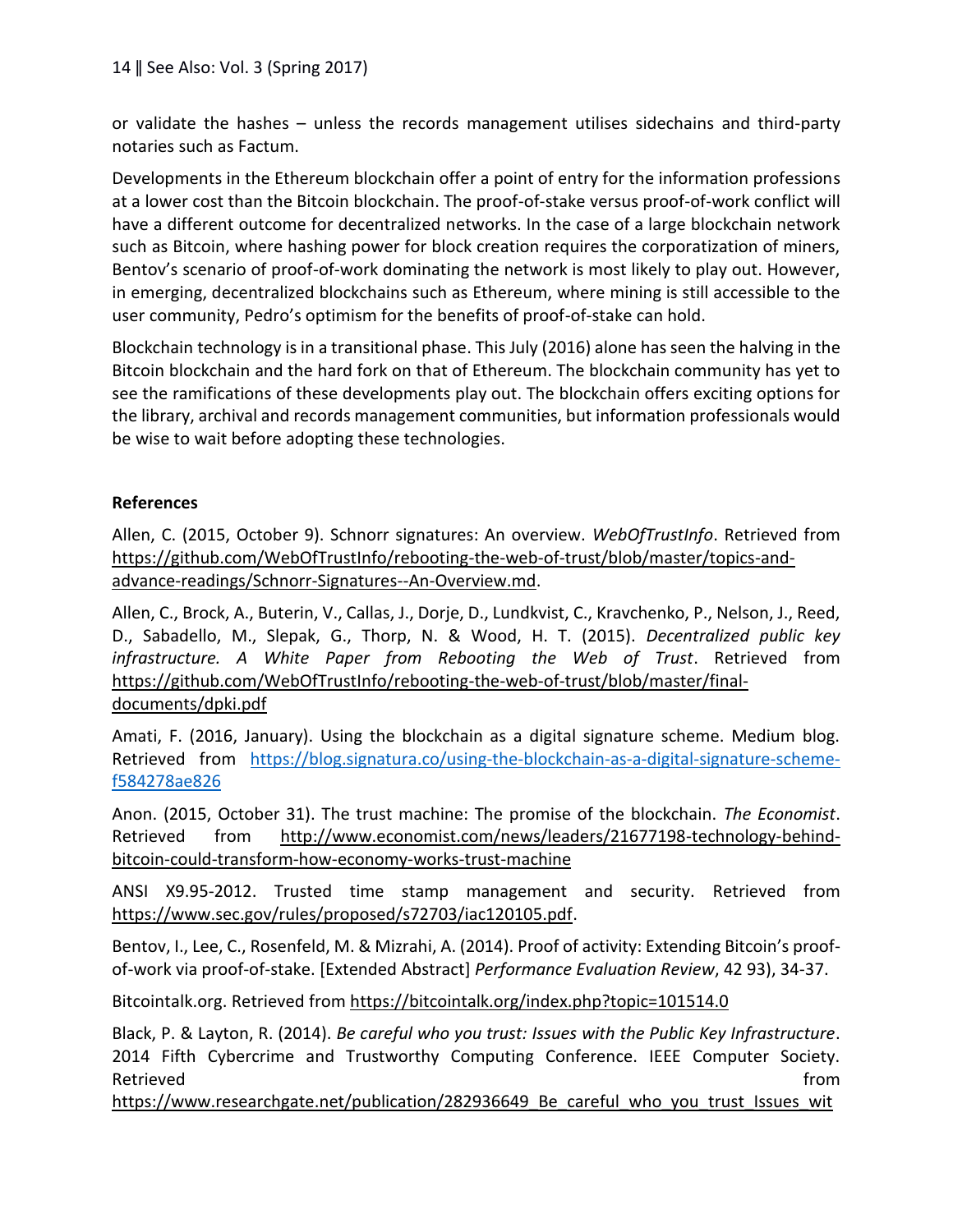#### h the public key infrastructure

Blanchette, Jean-François. (2012). *Burdens of proof: Cryptographic culture and evidence law in the age of electronic documents*. Cambridge: The MIT Press.

Blanchette, Jean-François. (2006). The digital signature dilemma. *Annales des Telecommunications*, 61(7), pp. 908-923.

Blockchain.info. Retrieved from [https://blockchain.info.](https://blockchain.info/)

BlockNotary. Retrieved from<https://www.blocknotary.com/>

Boudrez, F. (2007). Digital signatures and electronic records. *Archival Science*, 7(2), pp. 179-193.

Buldas, A., Laanoja, R. & Truu, A. (2014). *Efficient implementation of keyless signatures with hash sequence authentication*. [Unpublished paper.] Retrieved from <https://eprint.iacr.org/2014/689.pdf>*.*

CGI (2004). *Public key encryption and digital signature: How do they work?* White Paper. Retrieved from [www.cgi.com/files/white-papers/cgi\\_whpr\\_35\\_pki\\_e.pdf](http://www.cgi.com/files/white-papers/cgi_whpr_35_pki_e.pdf)*.*

Clanchy, M. T. (2013). *From memory to written record: England 1066-1307*. Chichester, John Wiley & Sons Ltd.

CGSB 72.34-2015, 0.1. Electronic records as documentary evidence. Personal communication of draft by e-mail.

Cumming, K. & Findlay, C. (2016). Report on blockchain: Applications and implications. *Recordkeeping Roundtable*. Retrieved from [https://rkroundtable.org/2016/04/03/report-on](https://rkroundtable.org/2016/04/03/report-on-blockchain-applications-and-implications/)[blockchain-applications-and-implications/.](https://rkroundtable.org/2016/04/03/report-on-blockchain-applications-and-implications/)

Curry, I. (2001, March). An introduction to cryptography and digital signatures. Entrust. Retrieved from <https://www.entrust.com/wp-content/uploads/2013/05/cryptointro.pdf>

Duranti, L. (1989). Diplomatics: New uses for an old science. *Archivaria*, 28, pp. 17-27.

Electronic Signatures in Global and National Commerce Act, 15 U.S.C. 7006 (2000). Web: <https://www.gpo.gov/fdsys/pkg/PLAW-106publ229/pdf/PLAW-106publ229.pdf>

Ethereum Project (2017). Retrieved from [https://ethereum.org](https://ethereum.org/)

Findlay, C. (2015). Decentralised and inviolate: the blockchain and digital archives. Retrieved from [https://rkroundtable.org/2015/01/23/decentralised-and-inviolate-the-blockchain-and-its-uses](https://rkroundtable.org/2015/01/23/decentralised-and-inviolate-the-blockchain-and-its-uses-for-digital-archives/)[for-digital-archives/.](https://rkroundtable.org/2015/01/23/decentralised-and-inviolate-the-blockchain-and-its-uses-for-digital-archives/)

Van Garderen, P. (2016, May 17). Blockchain and digital preservation – Part2. Presentation at Simon Fraser University [Video file]. Retrieved from [https://www.youtube.com/watch?v=S2N0m9YDgZw.](https://www.youtube.com/watch?v=S2N0m9YDgZw)

[Van Garderen, P. \(2016, May 17\). Blockchain and digital preservation](/home/computerusers/Desktop/%20Van%20Garderen,%20P.%20(2016,%20May%2017).%20Blockchain%20and%20digital%20preservation%20ñ%20Part3.%20Presentation%20at%20Simon%20Fraser%20University%20%5bVideo%20file%5d.%20Retrieved%20from%20https:/www.youtube.com/watch?v=onx3f6xmEsI&t=276s) – Part3. Presentation at Simon Fraser University [Video file]. Retrieved from [https://www.youtube.com/watch?v=onx3f6xmEsI&t=276s.](/home/computerusers/Desktop/%20Van%20Garderen,%20P.%20(2016,%20May%2017).%20Blockchain%20and%20digital%20preservation%20ñ%20Part3.%20Presentation%20at%20Simon%20Fraser%20University%20%5bVideo%20file%5d.%20Retrieved%20from%20https:/www.youtube.com/watch?v=onx3f6xmEsI&t=276s)

Gladney, H. (2007). *Preserving digital information*. Berlin, Heidelberg: Springer.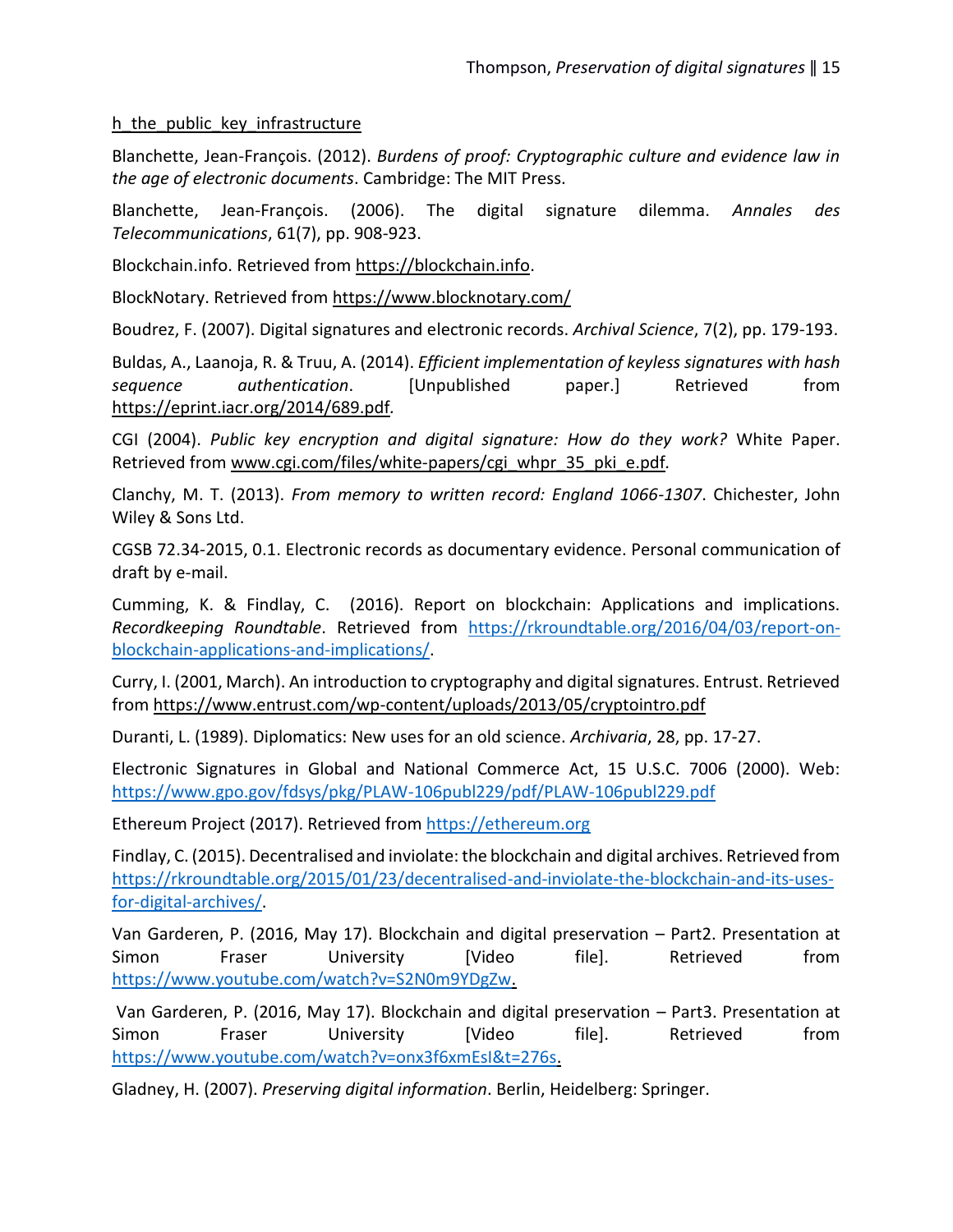Guardtime. Retrieved from [https://guardtime.com/blt-technology.](https://guardtime.com/blt-technology)

ISO 16363:2012. Space data and information transfer systems – Audit and certification of trustworthy digital repositories. Geneva: ISO. Retrieved from [http://www.iso.org/iso/home/store/catalogue\\_ics/catalogue\\_detail\\_ics.htm?csnumber=62542.](http://www.iso.org/iso/home/store/catalogue_ics/catalogue_detail_ics.htm?csnumber=62542) ISO 15489-1:2016. Information and documentation – Records management – Part 1: Concepts and principles. Geneva: ISO. Retrieved from [http://www.iso.org/iso/home/store/catalogue\\_ics/catalogue\\_detail\\_ics.htm?csnumber=62542.](http://www.iso.org/iso/home/store/catalogue_ics/catalogue_detail_ics.htm?csnumber=62542) ISO/TR 18492:2005. Long-term preservation of electronic document-based information. Geneva: ISO. The contract of the contract of the Retrieved contract of the from the from the from  $\mathbb{R}^n$ 

[http://www.iso.org/iso/iso\\_catalogue/catalogue\\_tc/catalogue\\_detail.htm?csnumber=38716.](http://www.iso.org/iso/iso_catalogue/catalogue_tc/catalogue_detail.htm?csnumber=38716)

Katz, J. (2008). Digital signatures. Berlin, Heidelberg: Springer.

Kohnfelder, L. (1978). *Towards a practical public key cryptosystem.* Bachelor's degree thesis. Retrieved from [http://groups.csail.mit.edu/cis/theses/kohnfelder-bs.pdf.](http://groups.csail.mit.edu/cis/theses/kohnfelder-bs.pdf)

Lea, T. (2016). Introductory course – The power of the blockchain. What is blockchain? Retrieved from<https://www.youtube.com/watch?v=KXC9hyB09pk>

Lemieux, V. (2016). Blockchain technology for recordkeeping: Help or hype? Retrieved from <http://www.blockchainubc.ca/main/dissemination>

Lemieux, V. (2016). Trusting records: Is blockchain technology the answer? *Records Management Journal*, 26(2), pp. TBA.

Li, V. (2016, March). Bitcoin's useful backbone: Blockchain technology gains use in business, finance and contracts. *ABA Journal*, 102(3), p.31. Retrieved from [http://www.abajournal.com/magazine/article/bitcoins\\_underlying\\_technology\\_blockchain\\_gai](http://www.abajournal.com/magazine/article/bitcoins_underlying_technology_blockchain_gains_use_in_business_finance_and) ns use in business finance and

OCLC/RLG Working Group. (2002, June). *Preservation metadata and the OAIS Information Model: A metadata framework to support the preservation of digital objects*. Retrieved from [http://www.oclc.org/content/dam/research/activities/pmwg/pm\\_framework.pdf.](http://www.oclc.org/content/dam/research/activities/pmwg/pm_framework.pdf)

Pedro, F. (2015). *Understanding Bitcoin: Cryptography, engineering and economics*. Chichester: John Wiley & Sons Ltd.

Power, M.E. (2013). *The difference between e-signatures and digital signatures*. eSignLive.com. Retrieved from: [https://www.esignlive.com/blog/the-difference-between-e-signatures-and](https://www.esignlive.com/blog/the-difference-between-e-signatures-and-digital-signatures/)[digital-signatures/](https://www.esignlive.com/blog/the-difference-between-e-signatures-and-digital-signatures/)

RFC 3161. (2001, August). Internet X.509 public key infrastructure time-stamp protocol (TSP). Retrieved from [http://www.rfc-base.org/txt/rfc-3161.txt.](http://www.rfc-base.org/txt/rfc-3161.txt)

Rouse, M. (2014). Digital signature. *SearchSecurity.TechTarget*. Retrieved from [http://searchsecurity.techtarget.com/definition/digital-signature.](http://searchsecurity.techtarget.com/definition/digital-signature)

Ruggieri, F. (2014). Security in digital data preservation. *Digital Evidence and Electronic Signature Law Review*, 11, pp. 100-106.